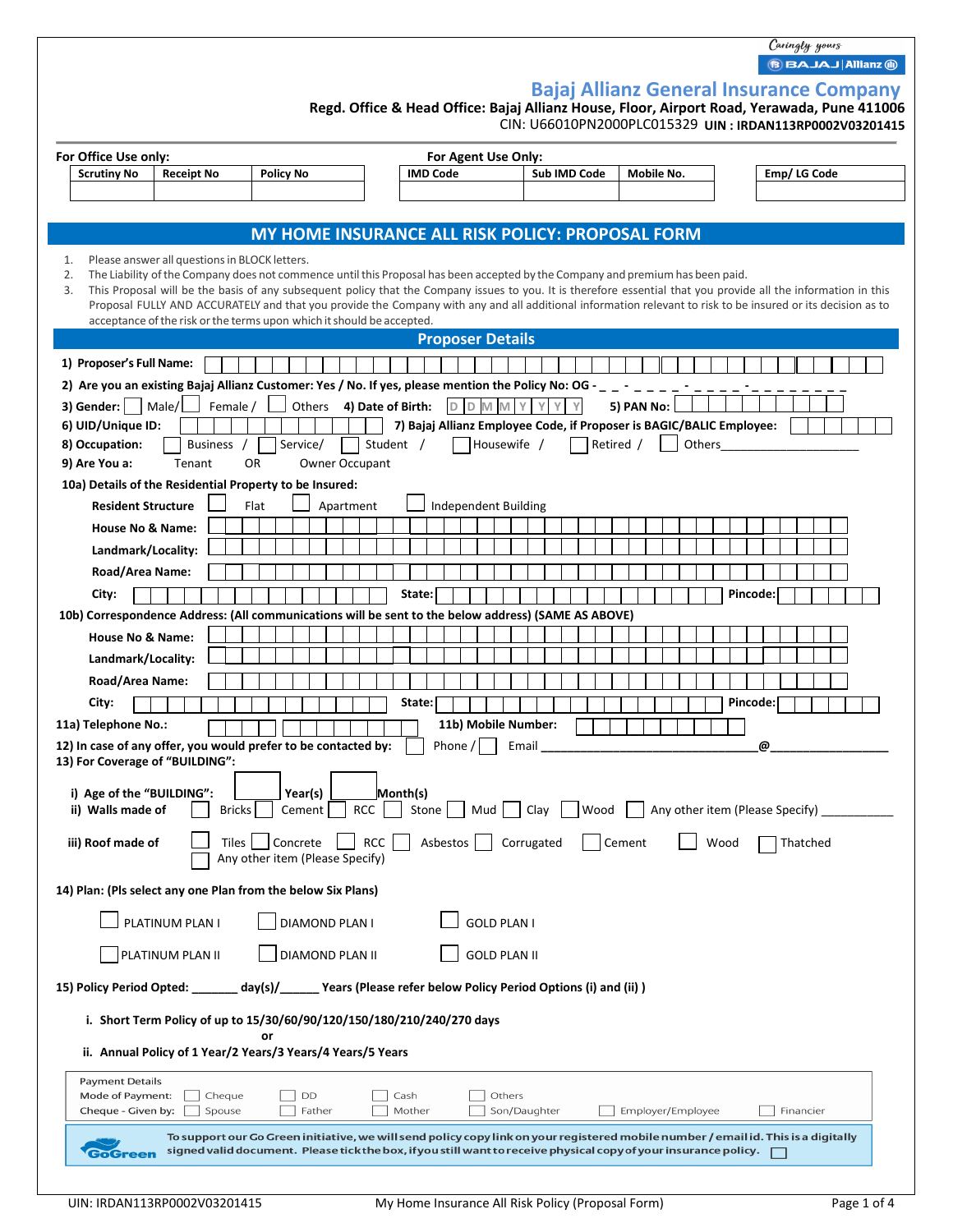**16) Sum Insured:** 

|              |                                                                                                                                                                                                                                                                                                                                                                                                                                        |                          | $\left  \mathbf{B} \right $ is AJAJ $\left  \mathbf{A} \right $                                                                           |
|--------------|----------------------------------------------------------------------------------------------------------------------------------------------------------------------------------------------------------------------------------------------------------------------------------------------------------------------------------------------------------------------------------------------------------------------------------------|--------------------------|-------------------------------------------------------------------------------------------------------------------------------------------|
| S.<br>no.    | Cover                                                                                                                                                                                                                                                                                                                                                                                                                                  | Sum Insured* (in<br>Rs.) | <b>Excess Options</b>                                                                                                                     |
| $\mathbf{1}$ | "Building" Structure<br>(For Platinum Plan On Agreed Value basis, please<br>mention the Total Area Mentioned in the<br>Registered Sale Deed Agreement :__________<br>Sq Ft)                                                                                                                                                                                                                                                            |                          | <b>Excess Option for "Building"</b><br>Rs. 5,000 and multiples thereof maximum upto<br>Rs.50,000<br>Please mention excess opted Rs. _____ |
| 2            | "Contents"<br>a) *Portable Equipments/Portable Items<br>(Only Portable Equipments/ Portable Items cover<br>(a) cannot be opted without opting for contents<br>cover under (b) below)                                                                                                                                                                                                                                                   | a)                       | <b>Excess Options for "Contents"</b><br>Rs. 1,000 and multiples thereof maximum upto<br>Rs.20,000<br>Please mention excess opted Rs.      |
|              | b) *Contents excluding Portable Equipments<br>(*Please provide separate Sum Insured for<br>Portable Equipments and Contents excluding<br>Portable Equipments in (a) and (b) above)<br>Is Worldwide Coverage Extention required for<br>Portable Equipments/ Portable Items:<br><b>Yes</b><br>INo<br>(Note: Contents for which supporting invoice is<br>not available kindly declare details of such<br>contents along with Sum Insured) | b)                       |                                                                                                                                           |

**\*Note: 1.Kindly see prospectus to know the method of arriving at the Sum Insured for Building and Contents** 

**2.Where you opt for insurance of Structure and Contents the Sum Insured for Contents shall not be less than 10% of the** 

**Flat/Apartment/ Independent Building Sum Insured subject to minimum of Rupees 5 lakhs .** 

- **3. Where you opt for insurance of Contents only, the Sum Insured shall not be less than Rupees Five Lakhs.**
- **4. Incase the value of the contents is collectively less than Rupees Five Lakhs , you shall be required to declare the individual values of the contents.**
- **5. Kindly note that Contents excludes Jewellery and Valuables, Works of Art, Paintings, Curios, Bonds, Cheques, Documents, Cash and Currency Notes and Coins, Credit Debit Cards., Pedal Cycle, Domestic Appliances, Electrical and Electronic Equipments (other than Portable Equipment/Portable Items) older than 10 years, Portable Equipment (other than Mobile Phones) older than 5 Years and Mobile Phones older than 3 years.**
- **6. Standalone Cover for Jewellery & Valuables and /Or Curios, Paintings & Work of Arts cannot be Opted unless Contents are Insured.**
- **7. Portable Equipment/Portable Items shall not be covered in case of Insured being an entity/firm**
- **8. Jewellery and Valuables shall not be covered in case of Insured being an entity/firm**

**Do you want to opt for escalation provision (Applicable for building structure)? Yes / No**  If Yes, Pls mentioned the Escalation % : **1998** (Maximum Up to 25%)

**Details of Contents (If Applicable)** 

| Sr No | Description of the Item | Age | <b>Sum Insured</b> |
|-------|-------------------------|-----|--------------------|
|       |                         |     |                    |
|       |                         |     |                    |
|       |                         |     |                    |
|       |                         |     |                    |
| Total |                         |     |                    |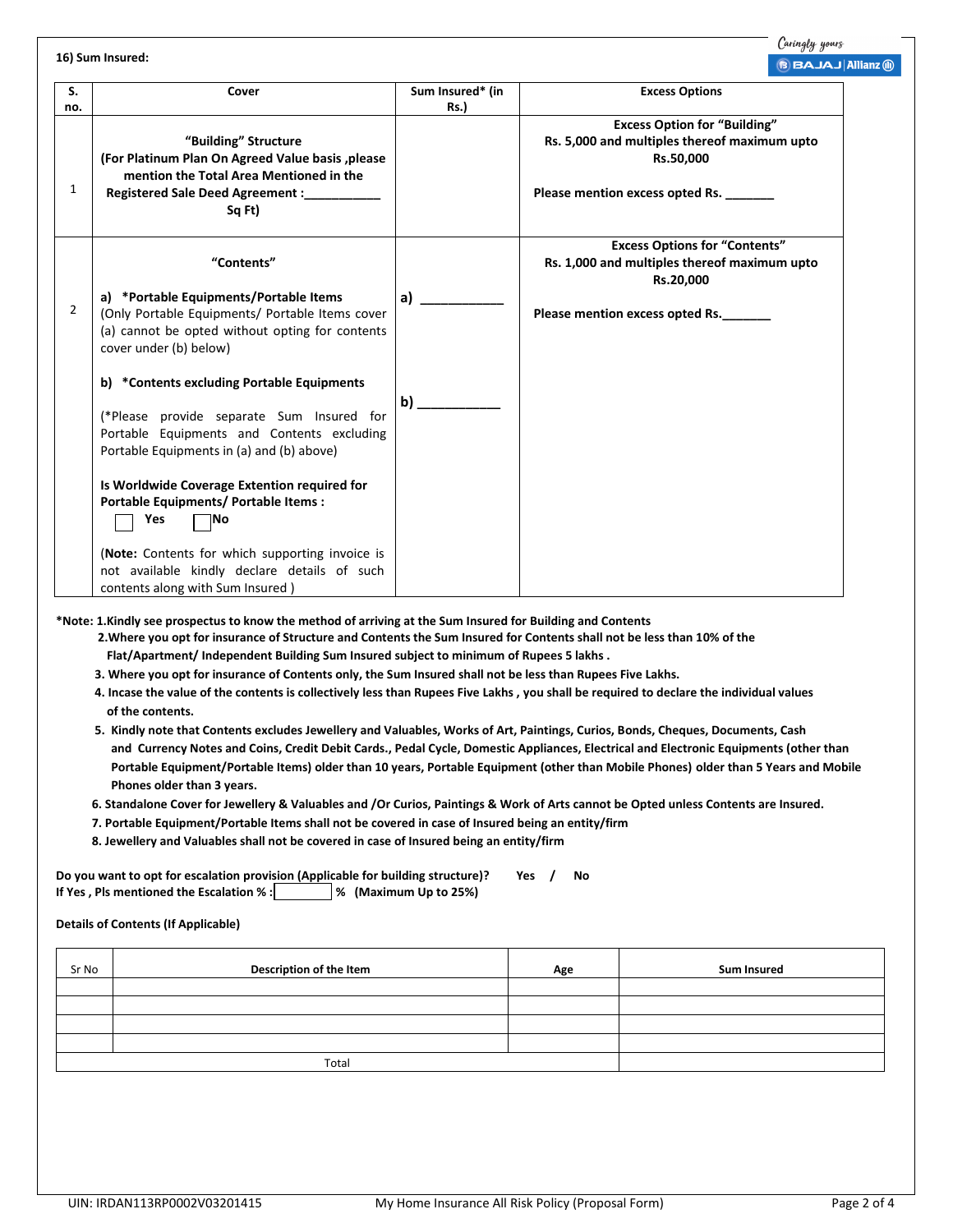|  |  |  |  |  | 17) Details for "Jewellery and Valuable" Coverage: |
|--|--|--|--|--|----------------------------------------------------|
|--|--|--|--|--|----------------------------------------------------|

 $\mathsf{I}$ 

| Sr No                                                                                                                                              | Description of the Item                                      | Weight (in gm)                                                                          | Sum Insured | Valuation Report Attached (Yes /No) |
|----------------------------------------------------------------------------------------------------------------------------------------------------|--------------------------------------------------------------|-----------------------------------------------------------------------------------------|-------------|-------------------------------------|
|                                                                                                                                                    |                                                              |                                                                                         |             |                                     |
|                                                                                                                                                    |                                                              |                                                                                         |             |                                     |
|                                                                                                                                                    |                                                              |                                                                                         |             |                                     |
|                                                                                                                                                    |                                                              |                                                                                         |             |                                     |
|                                                                                                                                                    | Total (Full Sum Insured)                                     |                                                                                         |             |                                     |
|                                                                                                                                                    |                                                              | Is Worldwide Coverage Extention Required for Jewellery and Valuable:                    | <b>Yes</b>  | lNo                                 |
|                                                                                                                                                    |                                                              | Do you want to opt for coverage for for "Jewellery and Valuable" on a loss limit basis? |             | No<br>Yes                           |
| If the answer to above question is "Yes" kindly choose percentage of loss limit of the full Sum Insured for "Jewellery and Valuable"<br>25%<br>40% |                                                              |                                                                                         |             |                                     |
| Excess Options for ""Jewellery and Valuable" (Rs. 5,000 and multiples thereof maximum upto Rs.50,000) Please mention excess opted Rs.              |                                                              |                                                                                         |             |                                     |
|                                                                                                                                                    | 18) Details for Works for Art, Painting and Curios Coverage: |                                                                                         |             |                                     |
|                                                                                                                                                    |                                                              |                                                                                         |             |                                     |

| SL.<br>No. | Description of the Item<br>(Works of Art, Painting/<br><b>Curios , Other, Please</b><br>describe) | <b>Details of Artist</b> | <b>Valuation</b><br><b>Report Attached</b><br>(Yes/No) | <b>Invoice Copy attached</b><br>(Yes/No) | <b>Sum Insured</b> |
|------------|---------------------------------------------------------------------------------------------------|--------------------------|--------------------------------------------------------|------------------------------------------|--------------------|
|            |                                                                                                   |                          |                                                        |                                          |                    |
|            |                                                                                                   |                          |                                                        |                                          |                    |
|            |                                                                                                   |                          |                                                        |                                          |                    |

**19) Do you wish to opt for any of the following Add on Cover (Kindly tick add on covers you want to opt for):**

| <b>Add On Cover</b>                                                                                                                                                                                                                                            | <b>Please Tick Add On</b><br><b>Cover You want to</b><br>Opt | Sum Insured (in Rs.)                    | <b>Indemnity Period</b>            |
|----------------------------------------------------------------------------------------------------------------------------------------------------------------------------------------------------------------------------------------------------------------|--------------------------------------------------------------|-----------------------------------------|------------------------------------|
| 1. LOSS OF RENT                                                                                                                                                                                                                                                |                                                              |                                         | <b>Months</b><br>Maximum 24 months |
| 2. TEMPORARY RESETTLEMENT COVER                                                                                                                                                                                                                                |                                                              |                                         |                                    |
|                                                                                                                                                                                                                                                                |                                                              | (Maximum<br>Sum<br>Insured is Rs.25000) | Same as Policy Period              |
| 3. KEYS & LOCKS REPLACEMENT COVER                                                                                                                                                                                                                              |                                                              |                                         |                                    |
| If Opted, Pls mentioned Vehicle Registration                                                                                                                                                                                                                   |                                                              |                                         | Same as Policy Period              |
| 4. ATM WITHDRAWAL ROBBERY COVER                                                                                                                                                                                                                                |                                                              |                                         |                                    |
| (AOA Limit: Rs.10000,AOY Limit: Rs.30000)<br>(Bodily Injury Cover: Maximum up to Rs.10000)                                                                                                                                                                     |                                                              |                                         | Same as Policy Period              |
| <b>5.LOST WALLET COVER</b>                                                                                                                                                                                                                                     |                                                              |                                         |                                    |
| (Limit any one loss :Rs.2500, Limit any one year<br>:Rs.5000                                                                                                                                                                                                   |                                                              |                                         | Same as Policy Period              |
| <b>6.DOG INSURANCE COVER</b>                                                                                                                                                                                                                                   |                                                              |                                         | Same as Policy Period              |
| 7. PUBLIC LIABILITY COVER                                                                                                                                                                                                                                      |                                                              |                                         | Same as Policy Period              |
| <b>8.EMPLOYEES COMPENSATION COVER</b><br>Pls tick against whom cover is opted<br>along with number of members:<br>Bearers- / Khitmatgars-<br>$\sqrt{1}$<br>Hamals- /Cooks- / Sweepers-<br>/Mehters- / Motor Car<br>Mali-<br>Driver- / Cleaners and Attendants- |                                                              |                                         |                                    |
|                                                                                                                                                                                                                                                                |                                                              |                                         | Same as Policy Period              |

**(Note: Above Add-On covers can only be opted in case of Annual Policies)**